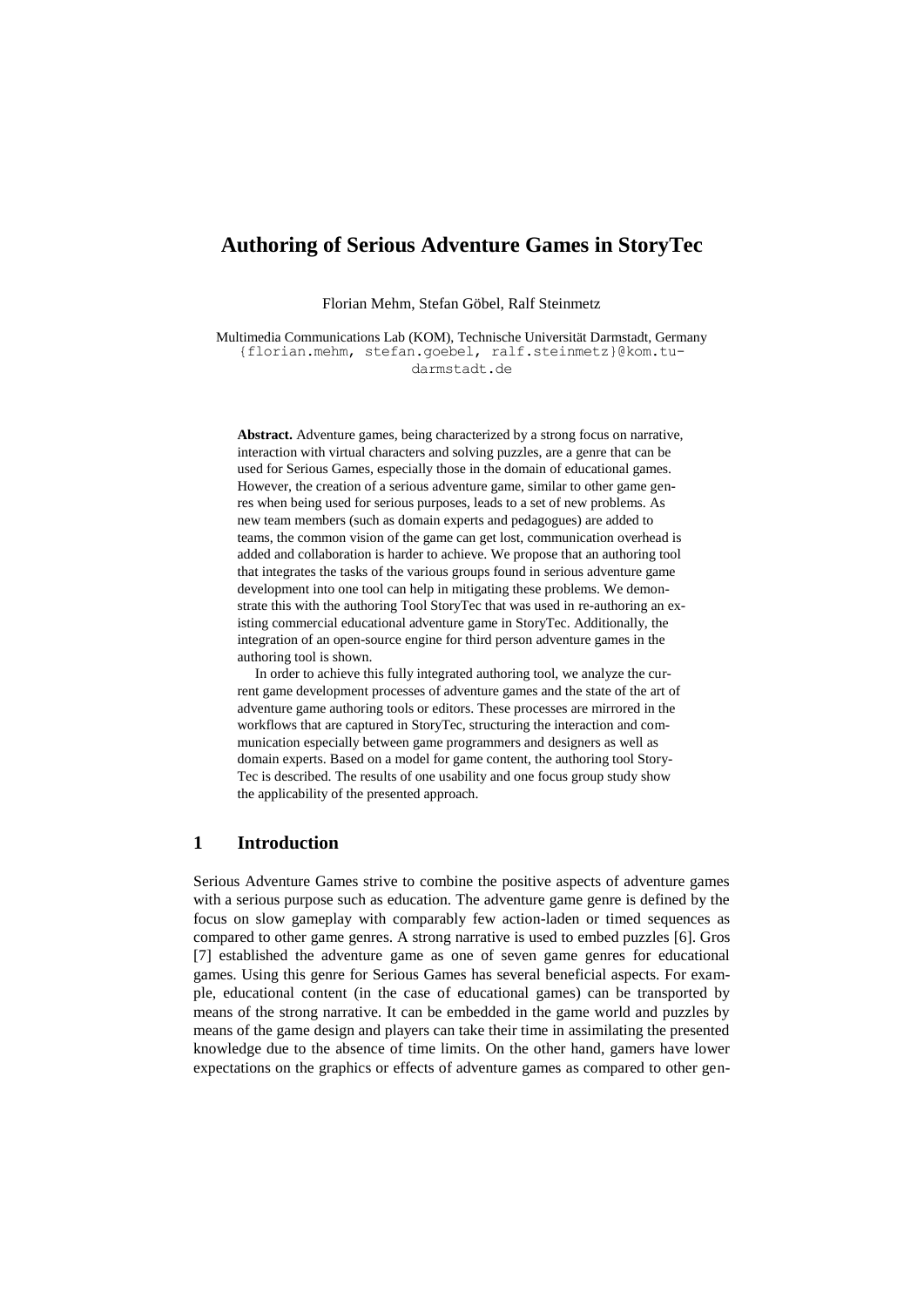res in which games have to push the limits of current hardware to be accepted, resulting in lower costs for assets and technology. Furthermore, adventure games follow a very common interaction structure and are similar to another concerning gameplay (while content can vary between realistic and fantastical and all literary genres). Therefore, tools for their production exist (see section [2\)](#page-1-0) which aids in the production of the game.

The main field of application of serious adventure games has been in the educational sector, however, several adventure games have also been developed for other purposes, for example advertisement. The genre has received the attention of educators for building educational games both during their initial era of commercial success (see [5]) as well as in recent times [9].

The addition of a serious purpose to a game incurs higher production costs compared to non-educational/purely entertainment-focused games. This results from the additional team members with specialized backgrounds who augment a regular game development team involving game designers, artists and programmers. For an educational game, domain experts as well as pedagogues are added. This addition of team members and roles can then lead to communication problems involving different tools and processes, differing nomenclature or expectations.

We propose to offer a unified authoring tool, integrating the roles sketched here and identified in the following section in one authoring tool. This allows processes to be visible to all team members and collaboration to take place.

In the remainder of this paper we describe our approach to authoring serious adventure games. Sections [2](#page-1-0) focuses on the current state of the art of (serious) adventure game production and section [3](#page-2-0) on authoring tools for this genre. The concept and implementation of the authoring tool, StoryTec, are described in Section [4,](#page-3-0) followed by the results of two evaluations of the tool in Section [5.](#page-7-0)

## <span id="page-1-0"></span>**2 Serious Adventure Games**

First examples of serious adventure games stem from the early days of the genre, see for example [5]. In the following, we provide an analysis of the production process of adventure games. For this purpose, the authors interacted with a German developer of educational adventure games and carried out a literature survey, including [1], [8] and [13].

The production of an adventure game is initiated with a phase of game design. During this phase, the game's narrative as the means of binding the puzzles of the game together is written and fleshed out with the help of concept artists. Apart from the story, the main work at this stage is the definition of puzzles the player has to solve and their placement in the game. Since the adventure genre has strong standards concerning gameplay, game designers need not define completely new interaction methods but rather follow the existing conventions. For example, the way in which the player's inventory is managed is very similar in most adventure games, as is the navigation of characters (e.g. via pointing and clicking a mouse cursor).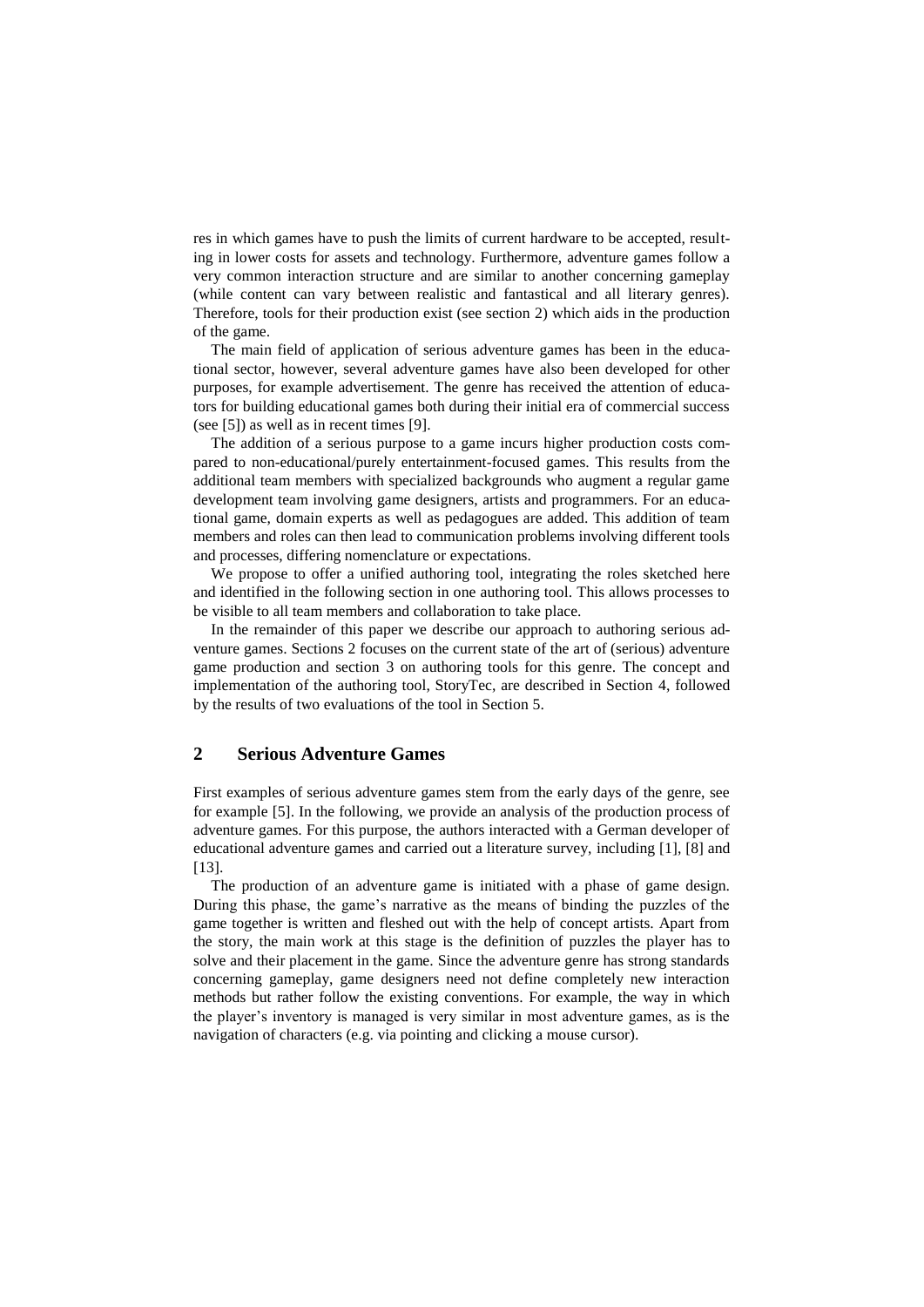During the design stage, domain experts for the domain of the Serious Game to be developed should be included, since the game's narrative and puzzles should conform with the serious purpose it is developed for. For example, the narrative could already embed domain knowledge, e.g. by making it historically accurate in the case of an educational game. Puzzles as the main form of interaction for the player should be linked to the purpose of the game, e.g. by reflecting real-world practices that a player should internalize while playing the game.

After this first phase of game development, the actual production of the game is carried out. During this stage, the game's engine is either created or re-used from another source (a previous project, a commercial or freely available engine). Using the engine, programmers implement the game mechanics as specified during the game design phase. Assets (such as virtual character models, images, GUI elements or sounds) are produced based on concept art and the game design and the integrated in the game. This step can involve programmers again, since content has to be integrated with the logic of the game. Adventure game engines commonly use scripting languages for programming at this level. This calls for a user trained in the tools necessary who is able to program in the scripting language of them.

Quality Assurance (QA) is carried out in parallel to the development of the game, with the goal of reducing technical and logical or content-related problems. For serious games, QA also involves assuring that the game is suitable for the serious purpose for the chosen target audience.

# <span id="page-2-0"></span>**3 Authoring Tools for Adventure Games**

Authoring tools are used for editing and composing content in various fields, including multimedia computing [4] and e-learning ([3]). They provide simple and customized interfaces that allow authors to work with content and publish it in various forms without author intervention (e.g. when publishing an e-Learning course as an interactive web site).

Several general-purpose authoring tools or game editors for adventure games are available. The free Adventure Game Studio  $(AGS)^1$  has generated a large community of independent adventure game developers. The Visionaire Studio<sup>2</sup> was used in the development of the educational adventure game Winterfest [9].

Authoring tools for adventure games with a serious purpose that include functionalities specifically for this purpose are not found often in the literature. The e-Adventure authoring tool [15] provides the possibility to export a game created with the tool to a Learning Management System [2] and allows authors to create in-game books to transport knowledge textually.

 $\overline{\phantom{a}}$ 

<sup>1</sup> http://www.adventuregamestudio.co.uk

<sup>&</sup>lt;sup>2</sup> http://www.visionaire-studio.net/cms/adventure-game-engine.html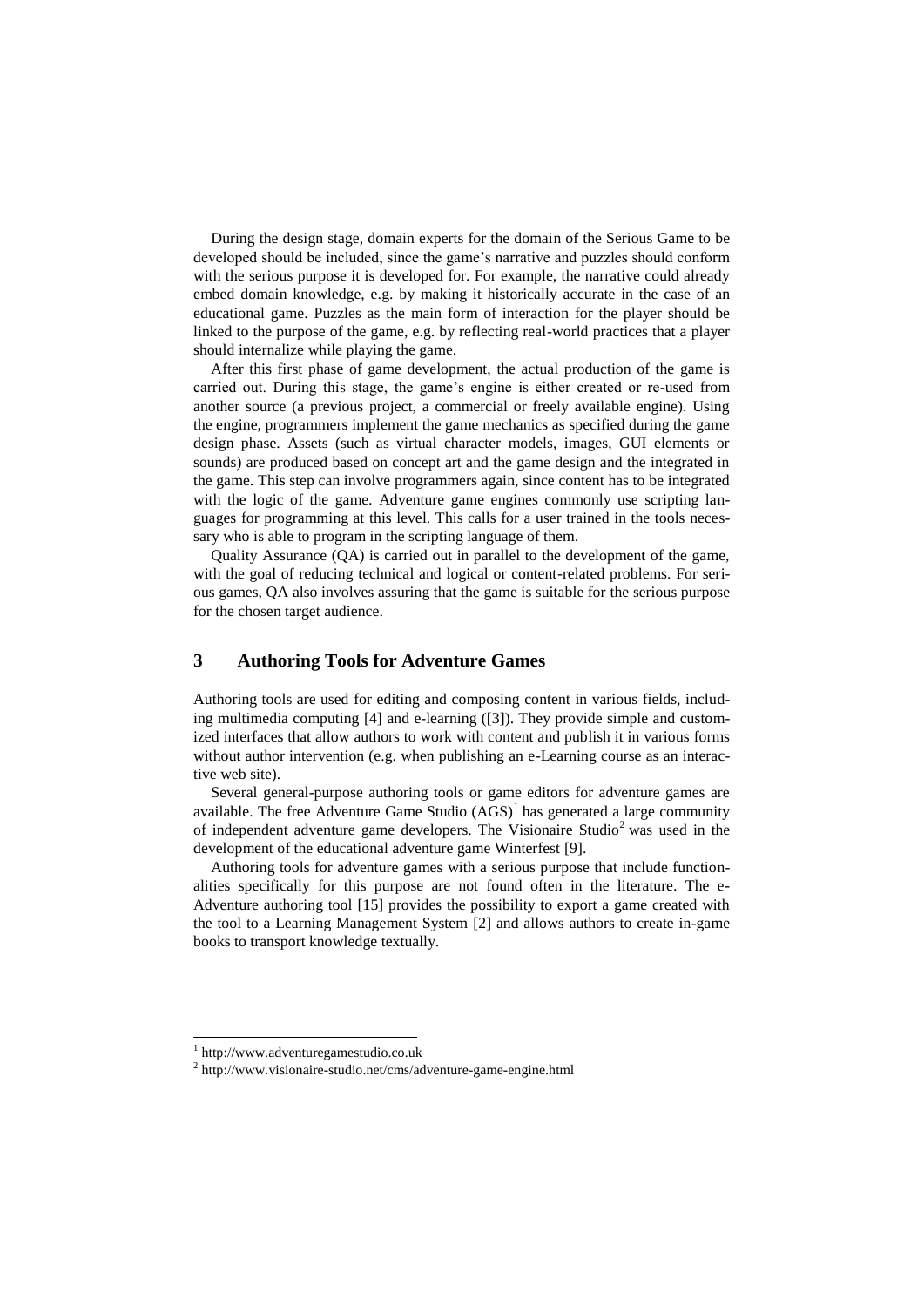### <span id="page-3-0"></span>**4 Authoring Adventure Games using StoryTec**

Two versions of StoryTec are described in this paper. One version was used to reauthor an existing first-person commercial educational adventure game, using original assets and providing all interaction templates (including a puzzle, see figure 2) used in the original game. The second version recently integrated the Wintermute<sup>3</sup> adventure game engine, allowing the creation of 2D third person adventure games (see figure 4). Therefore, these two variants cover the most common variations of 2D adventure games.

#### **4.1 Game Model**

In this section, the model we use for capturing the content of serious adventure games is described. This model is based on the atomic unit of scenes, which are connected via links referred to as transitions. Objects are placed inside scenes to realize scenery, characters or logical objects such as variables, and parameters used to control properties of scenes and objects. Game logic is be configured by high-level commands, referred to as actions, which can be organized sequentially or branching and be conditionally executed. The execution of a sequence of actions is triggered by an event from the game environment, termed a stimulus.

The concept of a scene is chosen as the atomic unit of a game's structure in the model established here. In theater or movies, a scene comprises a small part of the overall narrative, delimited in space by the set or the theatrical scenery, with a set of fixed scene items (props) and a set of actors. Similarly, in this concept, a scene is intended to model a small part of the overall game, containing all objects and logic to capture the interaction of the player while the scene is experienced by the player.

"Object" is the umbrella term for all objects that are visible to the player in the game (images, 3D models, virtual characters, …), other media elements (e.g. sounds) or interactive elements (buttons, text fields, …). Apart from these objects the player interacts with directly, we have chosen to add also logical and control objects under the term "object". These objects include mainly variables (for keeping track of information about the game state) and other objects not directly perceivable by the player such as 3D cameras for a 3D game environment.

In order to model the connections between scenes, the concept of a transition is introduced. A transition is a directional relation between two scenes, indicating that the game can jump from the scene at which the transition starts to the scene at which it ends. Therefore, by adding transitions to the hierarchically organized scene structures, we arrive at a story model that is realized as a directed graph structure.

Game logic is handled by the concepts of stimuli (high-level events that are triggered in the game) and actions that the author specifies to occur when the event is triggered. Actions are aligned sequentially and can be made to be executed conditionally based on the state of the game world or variables.

 $\overline{\phantom{a}}$ 

<sup>3</sup> http://dead-code.org/home/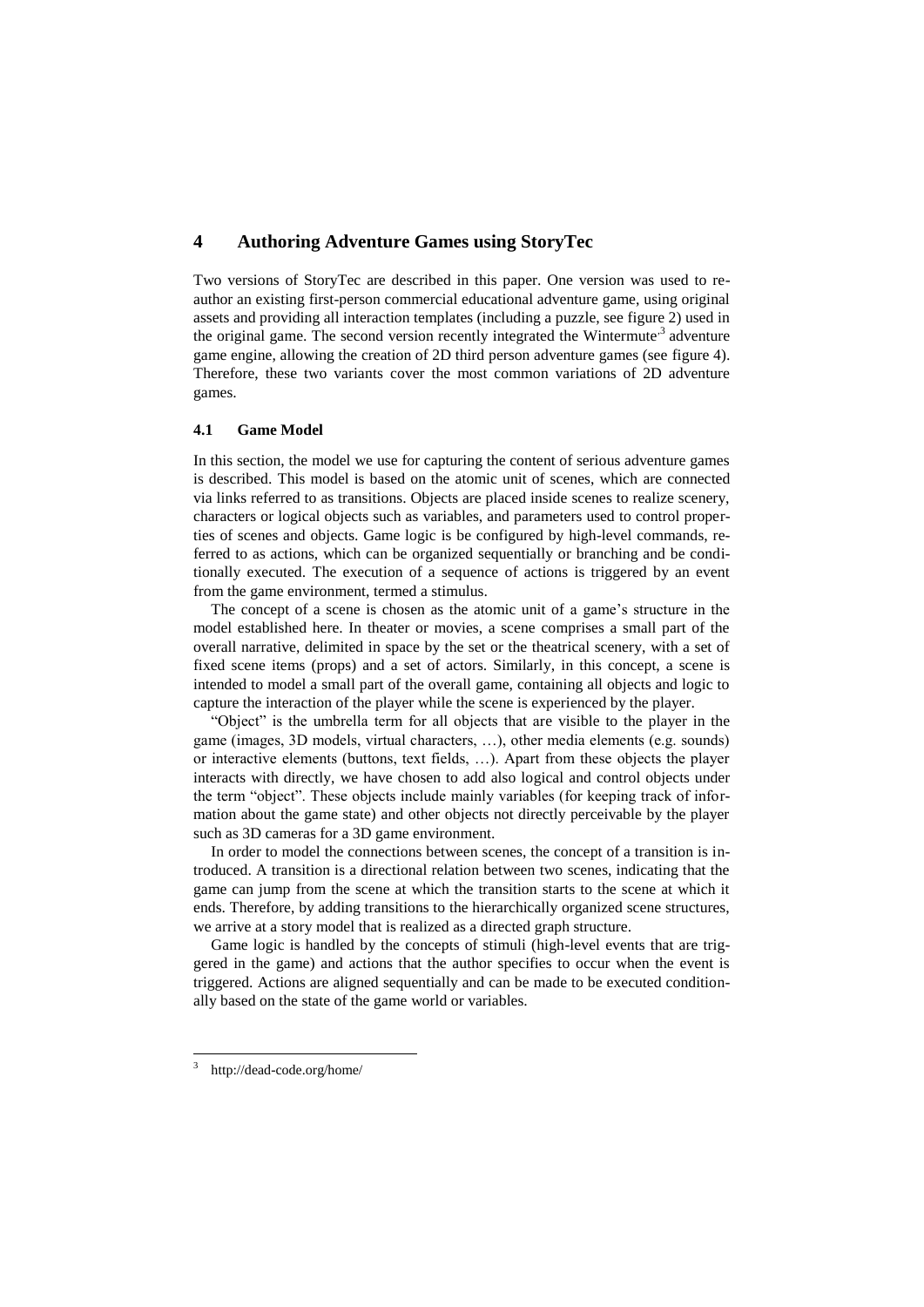The intricacies of interaction with the player are handled by the concept of interaction templates (described in section [4.2\)](#page-4-0)

For establishing a layer of abstraction above the actual target system (game engine), a "Story Engine" component is used. This engine parses files in which games are encoded according to the model presented here and sends high-level commands based on them to the actual game running on the game engine. Therefore, the technical development of the game is carried out in the game engine, whereas the content production for the game is carried out in the authoring tool by filling configurable game templates. In the case of integrating the Wintermute engine, the Story Engine was connected as a component to the engine, implementing details of actions in terms of Wintermute objects.

### <span id="page-4-0"></span>**4.2 StoryTec**

StoryTec integrates the work of the game development roles as described in section 2 into one unified authoring tool. Two possibilities for collaboration in game development teams [16] are acknowledged by this concept. It provides the possibility of a team-wide uniform vision of the game as all members of the team are able to see the whole structure of the game as it evolves and work directly on the game. Furthermore, it removes the bottleneck introduced by the need for programmers to be closely involved in most parts of the game development. The problem created by a plethora of tools being used is alleviated by using only one tool. Figure 1 shows the mapping of tasks from several groups into components of the authoring tool.



**Fig. 1.** Some of the possible mappings between user groups and the components of the described authoring tool. Note that not all combinations are shown, for example, game designers could also use StoryTec and StoryPlay in conjunction for storyboarding and rapid prototyping.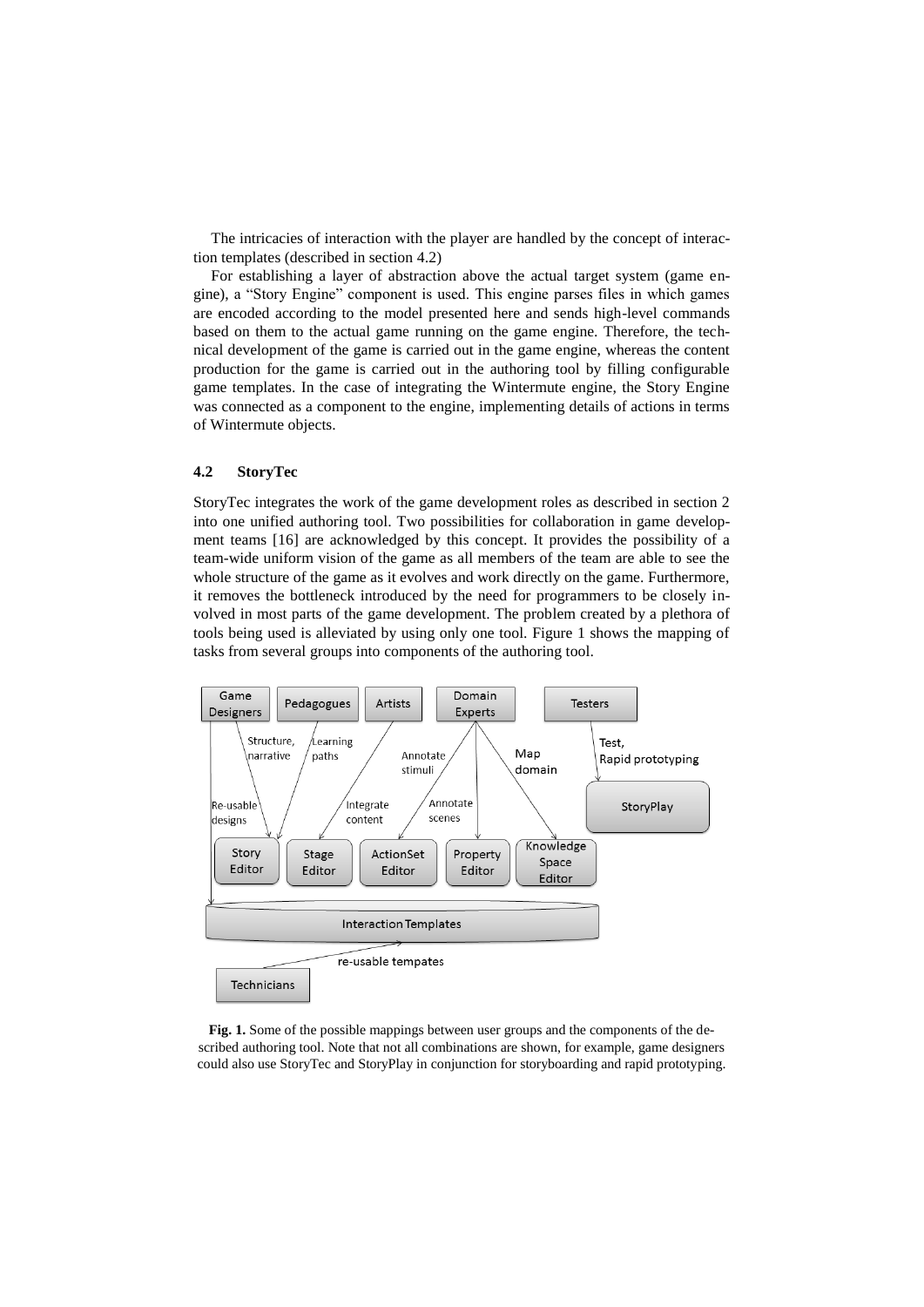By mapping all users into the authoring tool and its components, the authors all share a common work environment and work with the same version of the game instead of everyone working in different tools (text editors, spreadsheets, programming IDEs etc.). The authoring tool then resembles a "virtual blackboard" on which all team members can see their activity along with that of other authors.

The modular authoring tool is composed of several interlinked editors. The first editor to be used commonly by authors is the Story Editor. This editor is used to configure the high-level structure of the game, by breaking down the whole game into a set of scene and defining the transitions between scenes. Figures 2 and 4 show two instances of the StoryTec GUI including the Story Editor.



**Fig. 2.** StoryTec used for authoring a puzzle in an educational adventure game. The editors shown in this figure and figure 4: Stage Editor (upper left), Story Editor (lower left), Objects Browser (upper right) and Property Editor (lower right)

In the Stage Editor, authors work on one specific scene's content in a WYSIWYG fashion. By dragging and dropping, objects from the Objects Browser are instantiated. The central concept behind the Stage Editor is that of interaction templates. Interaction templates are used to encapsulate the actual interaction of the player with the game, in essence the gameplay of the game. An example is a puzzle game, in which the interaction lies in the user dragging puzzle pieces to their correct location and the game signaling whenever the task is completed. An interaction template is programmed by game programmers and then provided in the authoring tool to be filled with arbitrary content by authors. A fitting counterpart from the world of analogue games are "frame games" [14].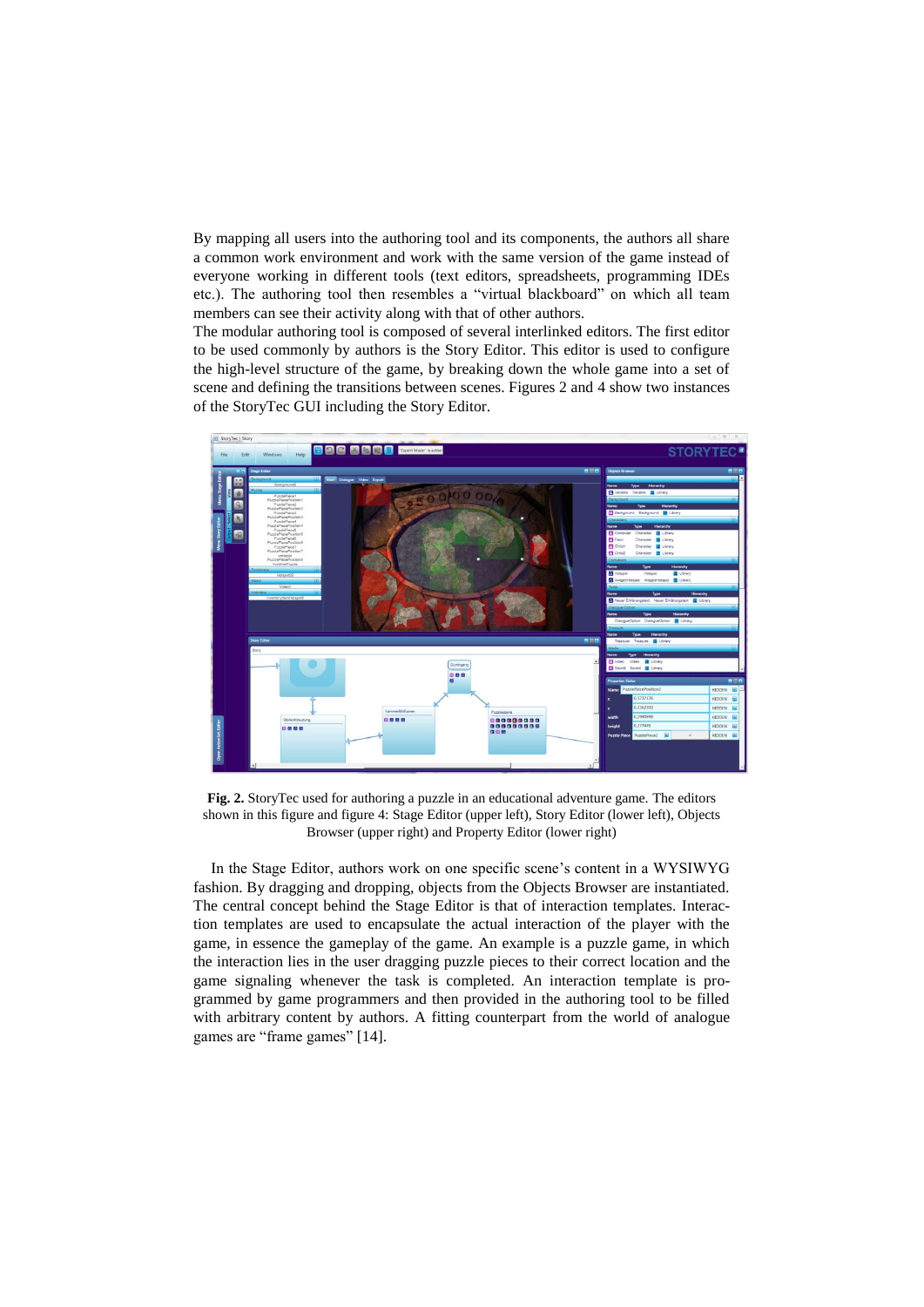

**Fig. 3.** The ActionSet Editor for configuration of control flow during the game

Actions as described in the previous section are configured in the ActionSet Editor (see Figure 3). Actions are aligned sequentially as well as branching based on runtime conditions. Each action has further parameters, such as the target in the case of a character movement action or the text in a dialogue action.

#### **4.3 Rapid Prototyping, Testing**

Rapid Prototyping is the practice of iterating over several versions of a software project such as a game quickly and incorporating the resulting feedback quickly. Story-Tec is accompanied by the player application StoryPlay [10], which allows the simultaneous play of a StoryTec created game and the analysis of context information about the game flow and the internal data of algorithms (e.g. concerning adaptation) as well as the creation of log data, which can be evaluated later on. Authors can test game prototypes quickly and react to feedback. Musil et al. [11] call for such an agile approach in order to improve the production of games.

StoryPlay is split into a player aspect and an evaluation aspect. In the player aspect, the game's current state is shown in a playable version with which an evaluator or game tester can interact with. During play, log data and visualizations are created, which can be displayed in the evaluation aspect. Visualizations include the state of variables, the history of previous player choices and the state of internal variables such as the player model.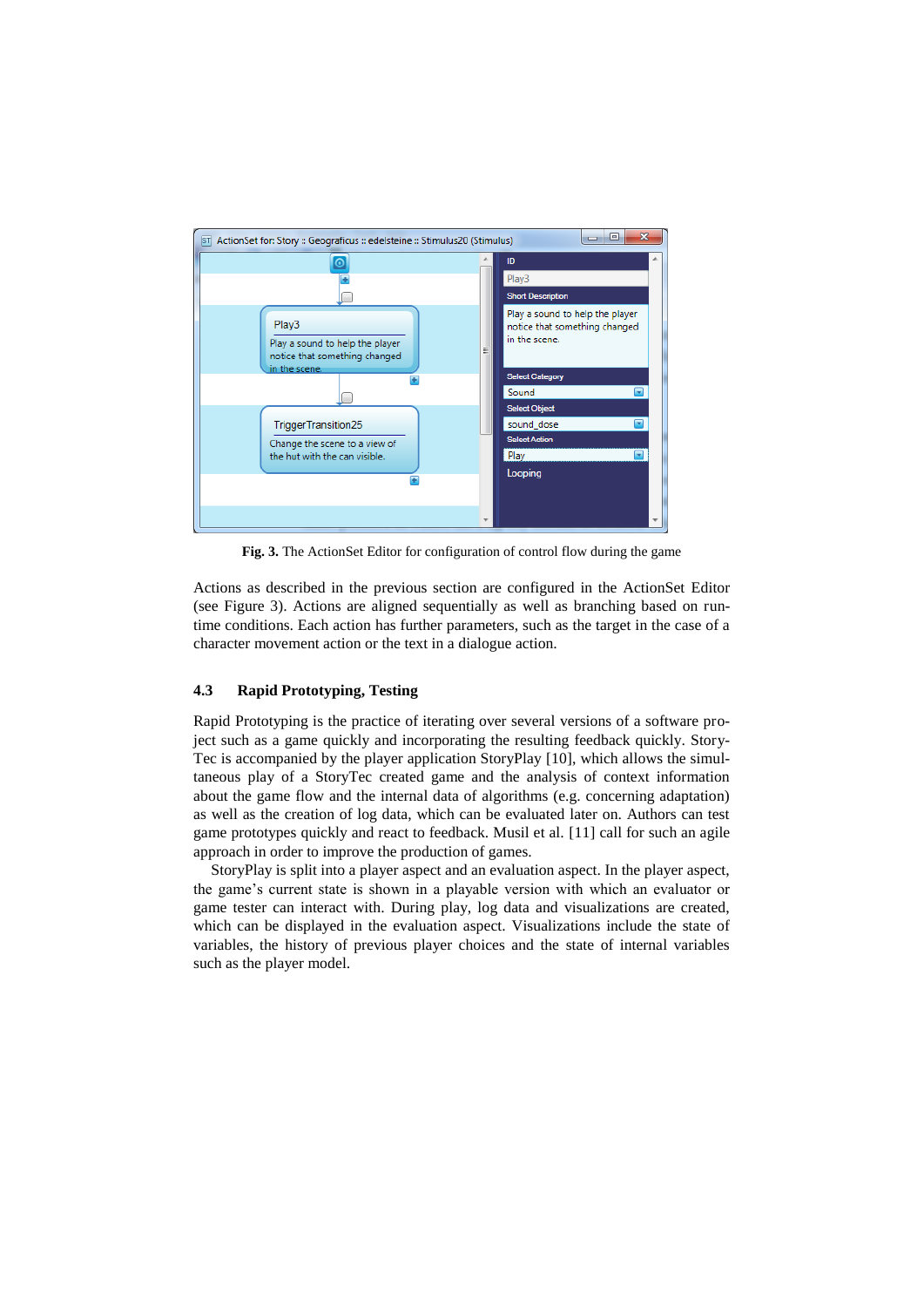

**Fig. 4.** StoryTec version targeting the Wintermute adventure engine. Red areas indicate interactive areas and the main character, green areas are walkeable by the character.

## <span id="page-7-0"></span>**5 Evaluation**

In the following, we describe the methodologies and results of two evaluation studies performed on StoryTec.

#### **5.1 Usability Study**

The first study was carried out in the form of a usability study involving students recruited from a lecture on Serious Games  $(N=26)$ , one female). The mean age of the participants was 25.2 years with a standard deviation of 3.71 years. 13 participants stated to have previous experience with authoring tools. The tools that participants referred to included Unity 3D, Blender, 3ds Max, Audacity, Novelty, RPG Maker and Photoshop. The participants' rating of their knowledge of these tools varied strongly, on a scale from 1 to 7 a questionnaire resulted in a mean value of 3.69 (higher values indicate more perceived knowledge) with a high standard deviation of 1.70.

The test was carried out with groups of three participants. In order to motivate the participants to talk about their experience with the software in the style of the "Thinking Aloud"-method, they were given one of three roles, separating the tasks of reading and communicating the instructions ("reader"), executing them on the PC used ("performer") and observing the task and giving input ("observer"). The task consisted of restoring missing elements from a part of an educational adventure game modeled in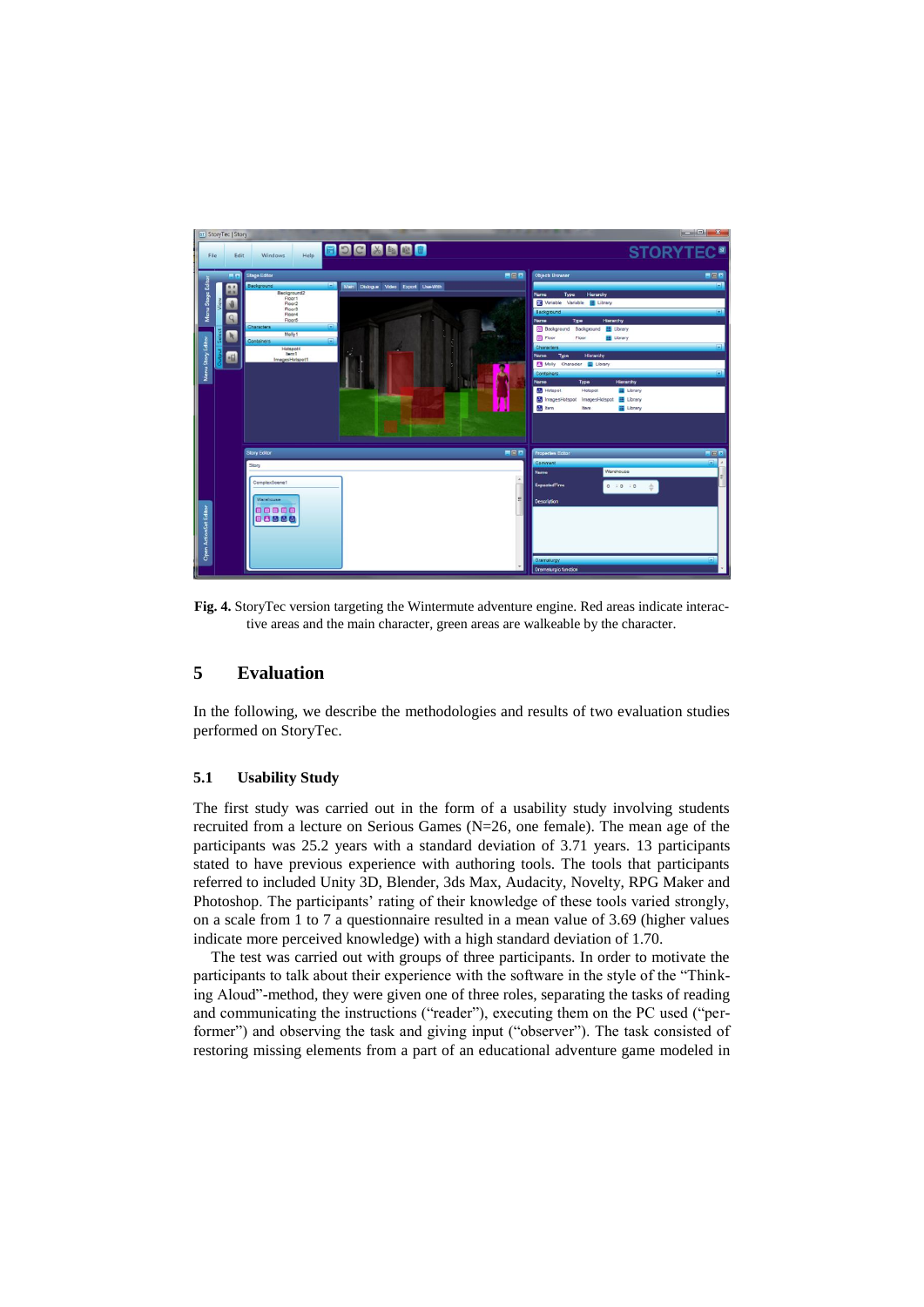StoryTec. By design, the users could look up missing elements in the remaining parts of the game and understand concepts based on this.

A questionnaire based on the usability standard ISO 9241-10 was used to allow the participants to rate their experience with the tool. Table 1 shows the mean values and standard deviation of answers grouped in the seven basic principles of the standard.

| <b>Basic principle</b>            | <b>Mean value</b> | <b>Standard deviation</b> |
|-----------------------------------|-------------------|---------------------------|
| Suitability to the task           | 4.74              | 0.88                      |
| Self-description                  | 3.51              | 0.93                      |
| Controllability                   | 5.48              | 0.77                      |
| Conformity with user expectations | 4.55              | 1.06                      |
| Error tolerance                   | 3.42              | 0.80                      |
| Suitability for individualization | 4.42              | 0.72                      |
| Suitability for learning          | 5.14              | 0.78                      |

**Table 1.** Results of the usability questionnaire (Values range from 1 to 7)

For the purpose of comparing StoryTec with other software tools, measurements from a test on 41 software tools with 1265 users [12]. Comparing the results of the study presented here and that by [12], StoryTec is rated average in all but two criteria (Selfdescription and Error tolerance).

Participants were asked to rate their perceived knowledge of StoryTec based on their experience in the test. This resulted in a mean value of  $2.64$  (SD = 1.44), lower than their knowledge of other authoring tools. However, this perception resulted from the very short initial exposure of less than one hour to StoryTec.

#### **5.2 Focus Group Study**

Subsequently, a focus group study of StoryTec with the goal of ascertaining whether StoryTec could be used in the context of a game development studio was carried out at a German development studio of educational adventure games. Three participants (aged 31, 37, 46, one female, three male) involved in the game development at the studio took part in this study. The participants were given similar tasks as during the first evaluation, adapted for only one person. Afterwards, the participants took part in individual guided interviews, including questions about the applicability of StoryTec in their fields of work (including game design, graphics and programming). The interview was based on a set of 15 questions, again drawn from and categorized into the criteria of ISO 9241-10. As a result, it can be noted that the experts were interested to hear about the development of StoryTec and, keeping the prototypical state of the system shown to them, they noted that a full version might be used for game development. In the state it was demonstrated to them, they regarded it as suitable for storyboarding and prototyping.

One question of the guided interview asked the participants to judge the applicability of StoryTec in the use case of a teacher using it for the creation of an educational game for class use and for game designers. All participants proposed that StoryTec in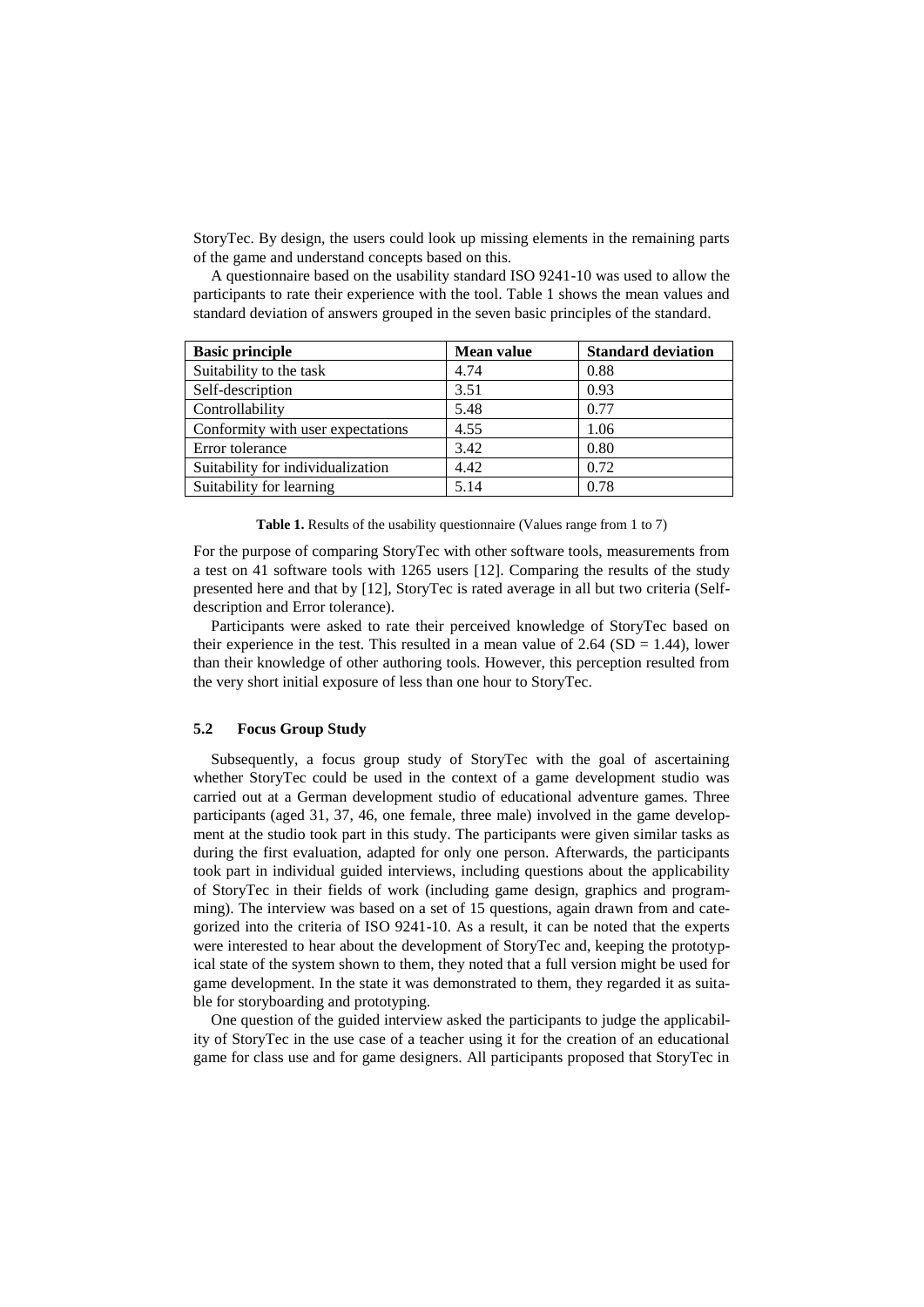the state it was shown to them in was more suitable in the first use case that the second. One participant noted that the simple programming approach and the choice of the genre point and click-adventure were beneficial for this user group, another pointed out the necessity of a German translation for use in Germany. For game designers, the common judgment of the participants was that the present possibilities in Story-Tec were yet too limiting on game designers. They noted that they perceived it as a good tool for creating game storyboards (requiring note and text capabilities, as one participant stated) and that it could be well suited in the presented state for hobbyist game designers.

A second question concerned the time that the participants estimated they would require to fully understand and use StoryTec. The answers to this question ("two hours" in two cases, "several days spent building more complex games") indicate that the participants' insight during their short initial exposure to StoryTec allowed them to understand the main concepts of the authoring tool.

Areas that required improvement as indicated by all test participants were the intended usage of the Story and ActionSet Editors, the details of which appeared unclear to the participants. Specific feedback on these editors has been incorporated in newer versions of StoryTec, for example offering more functionality in context menus for authors searching context-related commands there.

### **6 Conclusion**

In this paper, we have described the genre of adventure games as a possible genre to be used for Serious Games. On the one hand, adventure games have very positive properties, especially when used in the educational sector. On the other hand, adventure games, just as other genres of games, lead to a set of typical game development problems.

The basic game model on which StoryTec is constructed was shown, followed by a description of the authoring tool itself. It maps the tasks of the typical members of adventure game development into one unified authoring tool, allowing collaboration and a project-wide uniform vision of the game by using the same interface for all involved users. The practical implementation of two versions of StoryTec has been shown, covering the two major strands of 2D adventure games (first and third person games). For the development of third person games, an existing engine (Wintermute) has been leveraged, thereby extending the reach of StoryTec on the one hand and demonstrating the viability of the software engineering approach of a Story Engine working on a structured game content model on the other hand.

Compared to existing tools (especially intended for serious adventure games as in the case of e-Adventure [15]), StoryTec allows a wider range of game tasks to be added due to the extensibility provided by the interaction template concept. Therefore, a workflow for adding tasks such as the puzzle shown in Figure 3 exists.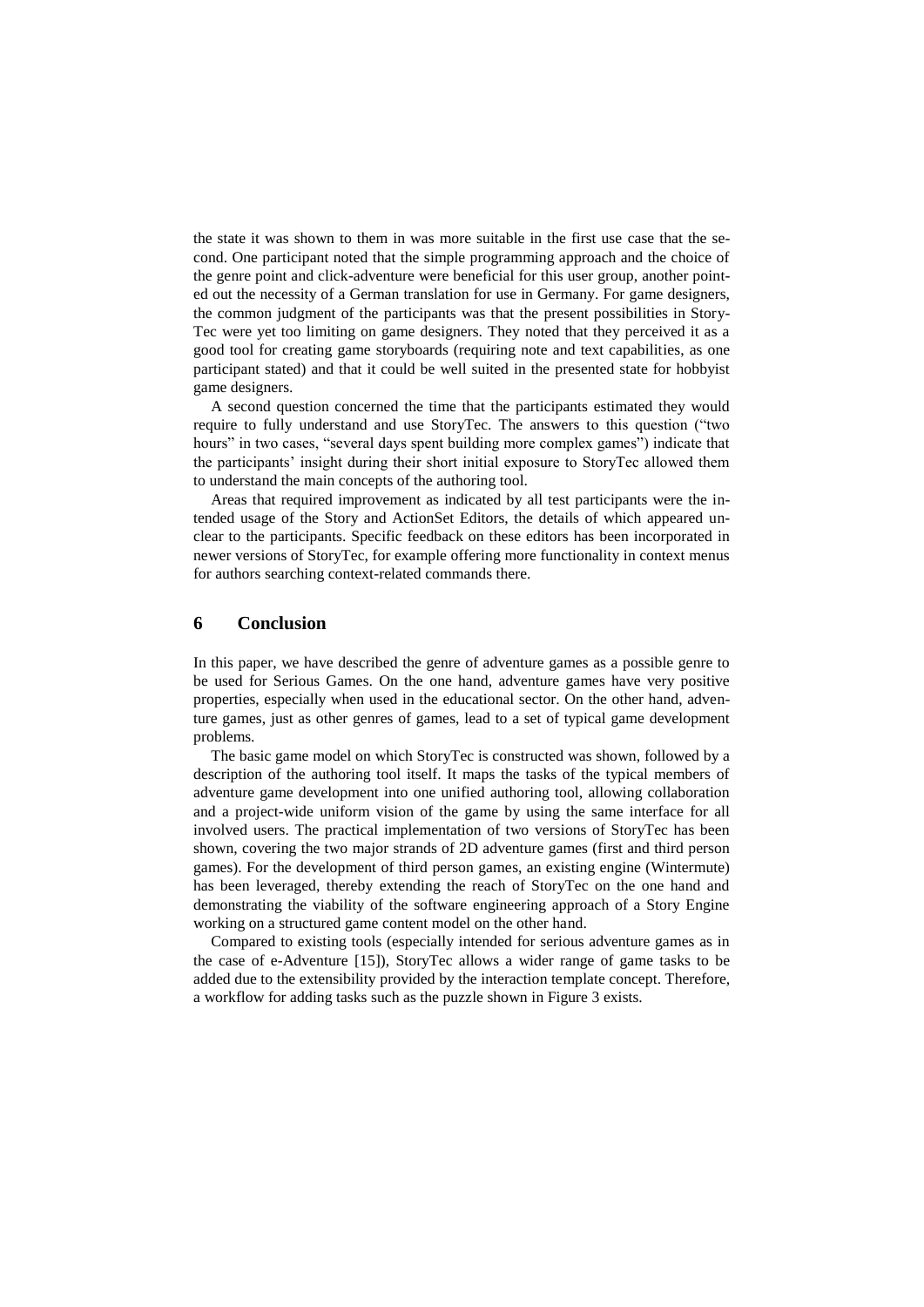The results of two studies were shown, indicating the usability of  $StoryTec<sup>4</sup>$  in the domain of educational adventure games.

#### **References**

- 1. Amory, A.: Building an Educational Adventure Game: Theory, Design and Lessons. Journal Of Interactive Learning Research. 12, 2/3, 249-263 (2001).
- 2. Del Blanco, A. et al.: Easing Assessment of Game-based Learning with e-Adventure and LAMS. ACM Multimedia Workshop. 25-30 (2010).
- 3. Brusilovsky, P.: Developing adaptive educational hypermedia systems: From design models to authoring tools. Information Sciences. 377-409 (2003).
- 4. Bulterman, D.C.A., Hardman, L.: Structured multimedia authoring. ACM Transactions on Multimedia Computing Communications and Applications. 1, 1, 89-109 (2005).
- 5. Cavallari, B. et al.: Adventure games in education: A review. Australian Journal of Educational Technology. 8, 2, 172-184 (1992).
- 6. Dickey, M.D.: Game Design Narrative for Learning: Appropriating Adventure Game Design Narrative Devices and Techniques for the Design of Interactive Learning Environments. Educational Technology Research & Development. 54, 3, 245-263 (2006).
- 7. Gros, B.: Digital Games in Education: The Design of Games-Based Learning Environments. Journal of Research on Technology in Education. 1, 40, 23-38 (2007).
- 8. Hodgson, P. et al.: Managing the Development of Digital Educational Games. DIGITEL 2010 Third IEEE International Conference on Digital Game and Intelligent Toy Enhanced Learning. pp. 191-193 Ieee (2010).
- 9. Malo, S., Müsebeck, P.: Winterfest An Adventure Game for Basic Education. Workshop-Proceedings Informatik 2 : 3rd Workshop on Inclusive E-Learning. pp. 61-65 Franzbecker, Hildesheim (2010).
- 10. Mehm, F. et al.: Bat Cave: A Testing and Evaluation Platform for Digital Educational Games. Proceedings of the 3rd European Conference on Games Based Learning. Academic Conferences International, Reading, UK (2010).
- 11. Musil, J. et al.: Improving Video Game Development: Facilitating Heterogeneous Team Collaboration Through Flexible Software Processes. In: Riel, A. et al. (eds.) Proc 17th European Systems and Software Process Improvement and Innovation Conference EuroSPI 2010. pp. 83-94 Springer (2010).
- 12. Prümper, J.: Der Benutzungsfragebogen ISONORM 9241/10: Ergebnisse zur Reabilität und Validität. Software-Ergonomie `97 – Usability Engineering: Integration von Mensch-Computer-Interatkion und Software-Entwicklung. pp. 253-262 Teubner, Stuttgart (1997).
- 13. Sommeregger, P., Kellner, G.: Brief Guidelines for Educational Adventure Games Creation (EAGC). In: Sugimoto, M. et al. (eds.) Fourth IEEE International Conference On Digital Game And Intelligent Toy Enhanced Learning. pp. 120-22 IEEE Computer Society (2012).
- 14. Stolovitch, H.D., Thiagarajan, S.: Frame Games. Educational Technology Publications, Englewood Cliffs, N.J . (1980).
- 15. Torrente, J. et al.: Introducing Accessibility Features in an Educational Game Authoring Tool: The <e-Adventure> Experience. 2011 IEEE 11th International Conference on Advanced Learning Technologies. pp. 341-343 IEEE (2011).

 $\overline{\phantom{a}}$ 

<sup>4</sup> Available for an open community at http://www.storytec.de